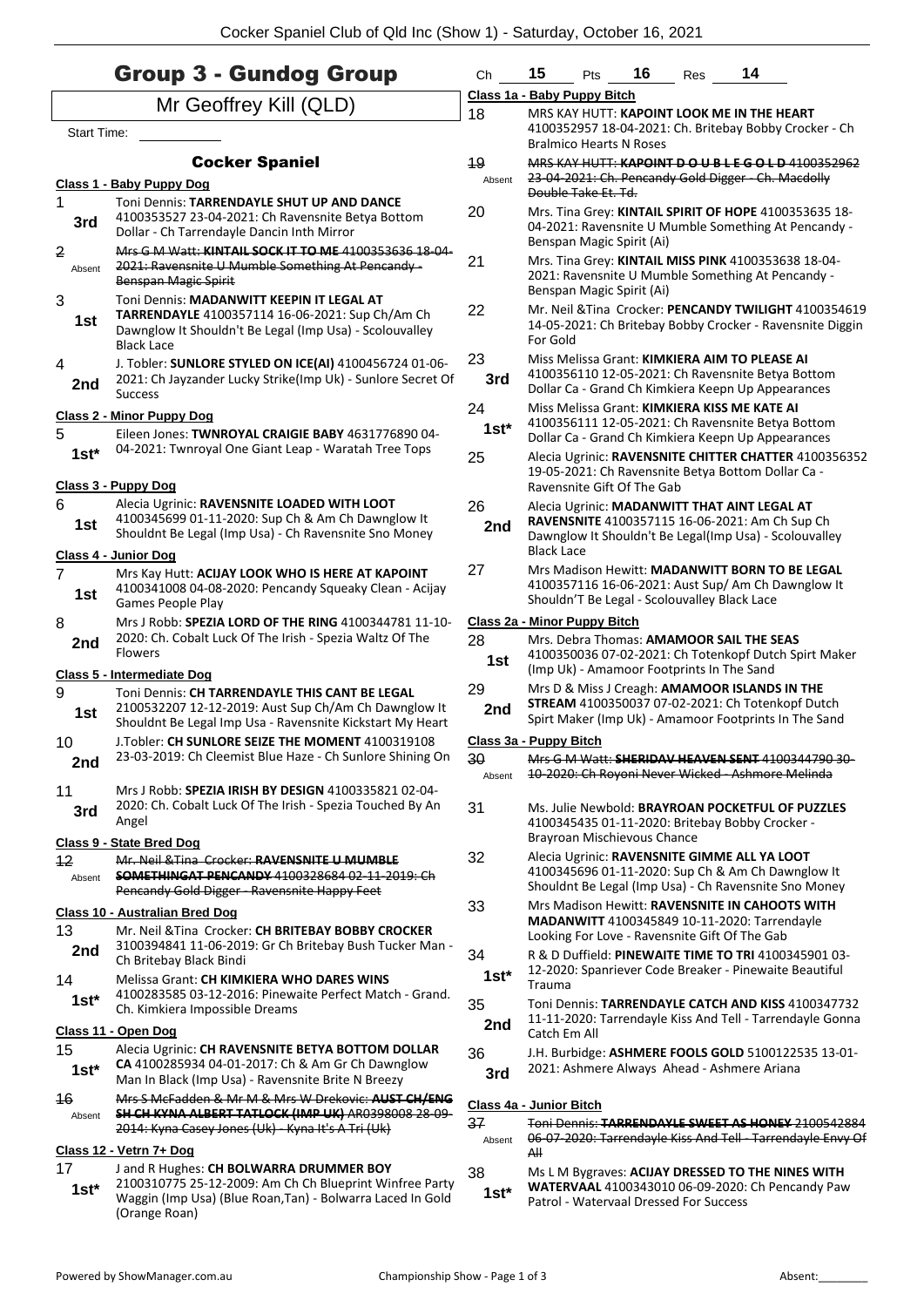|               | COCKEL OPAILIEL CIUD OF QUI ITIC (OFFORM                                                                                                                                   |         |  |  |  |
|---------------|----------------------------------------------------------------------------------------------------------------------------------------------------------------------------|---------|--|--|--|
| 39<br>2nd     | Mrs J Robb: SPEZIA IRISH SNOWFLAKE 4100344780 11-10-<br>2020: Ch. Cobalt Luck Of The Irish - Spezia Waltz Of The<br><b>Flowers</b>                                         | 59      |  |  |  |
|               | Class 5a - Intermediate Bitch                                                                                                                                              | B       |  |  |  |
| 40<br>Absent  | Alecia Ugrinic: RAVENSNITE GIFT OF THE GAB 4100313711<br>06-11-2018: Glenntree Graceland (Imp Uk) - Ravensnite                                                             |         |  |  |  |
|               | Cashin In Me Bux                                                                                                                                                           |         |  |  |  |
| 41<br>$1st^*$ | R & D Duffield: PINEWAITE BEAUTIFUL TRAUMA<br>4100314517 30-11-2018: Sup. Ch. Belcroft Crazy For You -<br>Ch. Pinewaite Can Anybody Hear Me                                | В       |  |  |  |
| 42<br>3rd     | Mrs. Debra Thomas: AMAMOOR FOOTPRINTS IN THE<br><b>SAND</b> 4100314823 03-12-2018: Ch Jodegee Rumble In The<br>Jungle - Amamoor Buttons And Bows                           | P<br>R  |  |  |  |
| 43<br>2nd     | EMJones: TWNROYAL MY ONE AND ONLY 4100329886 26-<br>12-2019: Ch Elspan Drum Major - Waratah Tree Tops                                                                      | P<br>В  |  |  |  |
| 44<br>Absent  | <b>R &amp; D Duffield: PINEWAITE MYSTICAL JOURNEY</b><br>4100331160 27-12-2019: Pinewaite Cut To The Chase - Ch<br><b>Pinewaite Untold Story</b>                           | N       |  |  |  |
|               | Class 9a - State Bred Bitch                                                                                                                                                | Ρ       |  |  |  |
| 45<br>1st*    | Melissa Grant: GRAND CH KIMKIERA KEEPN UP<br>APPEARANCES 4100269092 13-01-2016: Pinewaite Perfect<br>Match - Grand Ch Kimkiera Impossible Dreams                           | J       |  |  |  |
| 46<br>2nd     | Ms. Julie Newbold: BRAYROAN MISCHIEVOUS CHANCE<br>4100311779 22-09-2018: Ch Totenkopf Dutch Spirt Maker<br>(Imp Uk) - Ch Brayroan Chase N Chance<br>Ir                     |         |  |  |  |
| 47            | Mrs K Hutt: CH. BRALMICO HEARTS N ROSES 4100317714                                                                                                                         |         |  |  |  |
| Absent        | 14 02 2019: Ch. Jayzander Soul Man At Pencandy (Imp Uk) -<br><b>Pencandy Cienna</b>                                                                                        | S       |  |  |  |
|               | Class 10a - Australian Bred Bitch                                                                                                                                          | Α       |  |  |  |
| 48<br>1st     | Fiona Close: MILLECENT DANCING BLK IVY 2100501370 07-<br>07-2018: Sup.Ch.Barbet Back T You Jealous Ones -<br>Ch. Millecent Stars May Fly                                   |         |  |  |  |
| 49            | S M McFadden: CH GLENBRIAR A FINE ROMANCE                                                                                                                                  | C       |  |  |  |
| Absent        | 2100515996 26-01-2019: Uk Sh Ch Ch Kyna Albert Tatlock<br>(Imp Uk) - Ch Glenbriar Thats Amore                                                                              | V       |  |  |  |
| 50<br>2nd     | Toni Dennis: TARRENDAYLE A DAY AT THE FAIR<br>2100521020 18-05-2019: Tarrendayle Looking For Love -<br>Tarrendayle She Cant Be Legal                                       |         |  |  |  |
|               | Class 11a - Open Bitch                                                                                                                                                     |         |  |  |  |
| 51<br>1st     | Mr. Neil & Tina Crocker: CH ACIJAY SOUL SISTER OF<br>PENCANDY 4100254540 06-02-2015: Cc Jayzander Soul                                                                     | в<br>P۱ |  |  |  |
|               | Man At Pencandy Uk Imp - Acijay Tri N Catch Me Ca                                                                                                                          | R       |  |  |  |
| 52            | Alecia Ugrinic: CH RAVENSNITE SNO MONEY JC<br>4100280432 28-09-2016: Ch & Am Gr Ch Dawnglow Man In<br>Black (Imp Usa) - Ch Manunga Sno Easy                                |         |  |  |  |
| 53            | R & D Duffield: CH. PINEWAITE DIAMONDS IN THE SKY<br>Fi<br>4100293786 12-07-2017: Sup.Ch. Belcroft Crazy For You -                                                         |         |  |  |  |
| 54            | Ch. Pinewaite Can Anybody Hear Me<br>Eileen Jones: TWNROYAL ALLTHEGOLDISMINE 4100311502                                                                                    |         |  |  |  |
| 2nd           | 10-09-2018: Ch Tarrendale Master Of Game - Twnroyal<br>Miss Betty Boop                                                                                                     |         |  |  |  |
| 55            | Ms. Julie Newbold: BRAYROAN SPIRIT OF SOUL                                                                                                                                 |         |  |  |  |
| 3rd           | 4100321137 01-05-2019: Spanriever Code Breaker -<br><b>Brayroan Soul Chance</b>                                                                                            |         |  |  |  |
| 56            | J and R Hughes: CH AMACLASSIC ART WAVES KISS (IMP<br>UK) AU00434104 11-05-2016: Swed Ch Art-Wave's Smash<br>And Grab (Blue Roan) - Amaclassic Currer Bell (Orange<br>Roan) |         |  |  |  |
| Ch            | 25<br>38<br>41<br>Pts<br>Res                                                                                                                                               |         |  |  |  |
| <b>BOB</b>    | 14 Dog<br>25<br>15 Dog<br>R/Up<br>Pts                                                                                                                                      |         |  |  |  |
|               | Class 18a - Neuter Bitch                                                                                                                                                   |         |  |  |  |
| 57            | J and R Hughes: DRUMPRINTT FIRST KISS 4100303199 15-                                                                                                                       |         |  |  |  |
| 2nd           | 02-2018: Ch Bolwarra Drummer Boy (Blue Roan) - Ch                                                                                                                          |         |  |  |  |

- **2nd** 02-2018: Ch Bolwarra Drummer Boy (Blue Roan)<br>Amaclassic Art Waves Kiss (Imp Uk) (Blue Roan)
- 58 Jenni Haskard: **CH MACDOLLYCANTKEEPMYHANDSOFF** 4100306929 31-05-2018: Ch Jayzandersoulmanatpencandy **3rd** 4100306929 31-05-2018: Ch Jayzand<br>
- Ch Macdollycantfightthe Moonligh

59 Niccole Upson: **SUNLORE SKYS THE LIMIT** 4100319109 24- 03-2019: Ch. Cleemist Blue Haze - Ch. Sunlore Shining On **1st\***

BNOB **59 Bitch** Pts **8** R/Up-Res **57 Bitch**

## Group 3 - Specials

| Best            | 15        | <b>Cocker Spaniel</b>                                 |
|-----------------|-----------|-------------------------------------------------------|
| Pts: 25         |           | Alecia Ugrinic: Ch Ravensnite Betya Bottom Dollar CA  |
| R/Up            | 14        | <b>Cocker Spaniel</b>                                 |
| Pts: 15         |           | Melissa Grant: CH KIMKIERA WHO DARES WINS             |
| Baby            | 24        | <b>Cocker Spaniel</b>                                 |
|                 |           | Miss Melissa Grant: KIMKIERA KISS ME KATE AI          |
| Minor           | 5         | <b>Cocker Spaniel</b>                                 |
|                 |           | Eileen Jones: Twnroyal Craigie Baby                   |
| <b>Puppy</b>    | 34        | <b>Cocker Spaniel</b>                                 |
|                 |           | R & D Duffield: Pinewaite Time To Tri                 |
| Junior          | 38.       | <b>Cocker Spaniel</b>                                 |
|                 |           | Ms L M Bygraves: Acijay Dressed To The Nines With     |
|                 | Watervaal |                                                       |
| Inter           | 41        | <b>Cocker Spaniel</b>                                 |
|                 |           | R & D Duffield: Pinewaite Beautiful Trauma            |
| <b>State Br</b> | 45.       | <b>Cocker Spaniel</b>                                 |
|                 |           | Melissa Grant: GRAND CH Kimkiera Keepn Up Appearances |
| Aus Br          | 14        | <b>Cocker Spaniel</b>                                 |
|                 |           | Melissa Grant: CH KIMKIFRA WHO DARES WINS             |
| Open            | 15        | <b>Cocker Spaniel</b>                                 |
|                 |           | Alecia Ugrinic: Ch Ravensnite Betya Bottom Dollar CA  |
| Vetrn 7+        | 17        | <b>Cocker Spaniel</b>                                 |
|                 |           | J and R Hughes: Ch Bolwarra Drummer Boy               |
|                 |           |                                                       |
|                 |           | Neuter                                                |

| Best   | <b>Cocker Spaniel</b><br>59           |  |  |
|--------|---------------------------------------|--|--|
| Pts: 8 | Niccole Upson: Sunlore Skys The Limit |  |  |
| R/Up   | <b>Cocker Spaniel</b><br>57           |  |  |
|        | J and R Hughes: Drumprintt First Kiss |  |  |

Finish Absent **10**